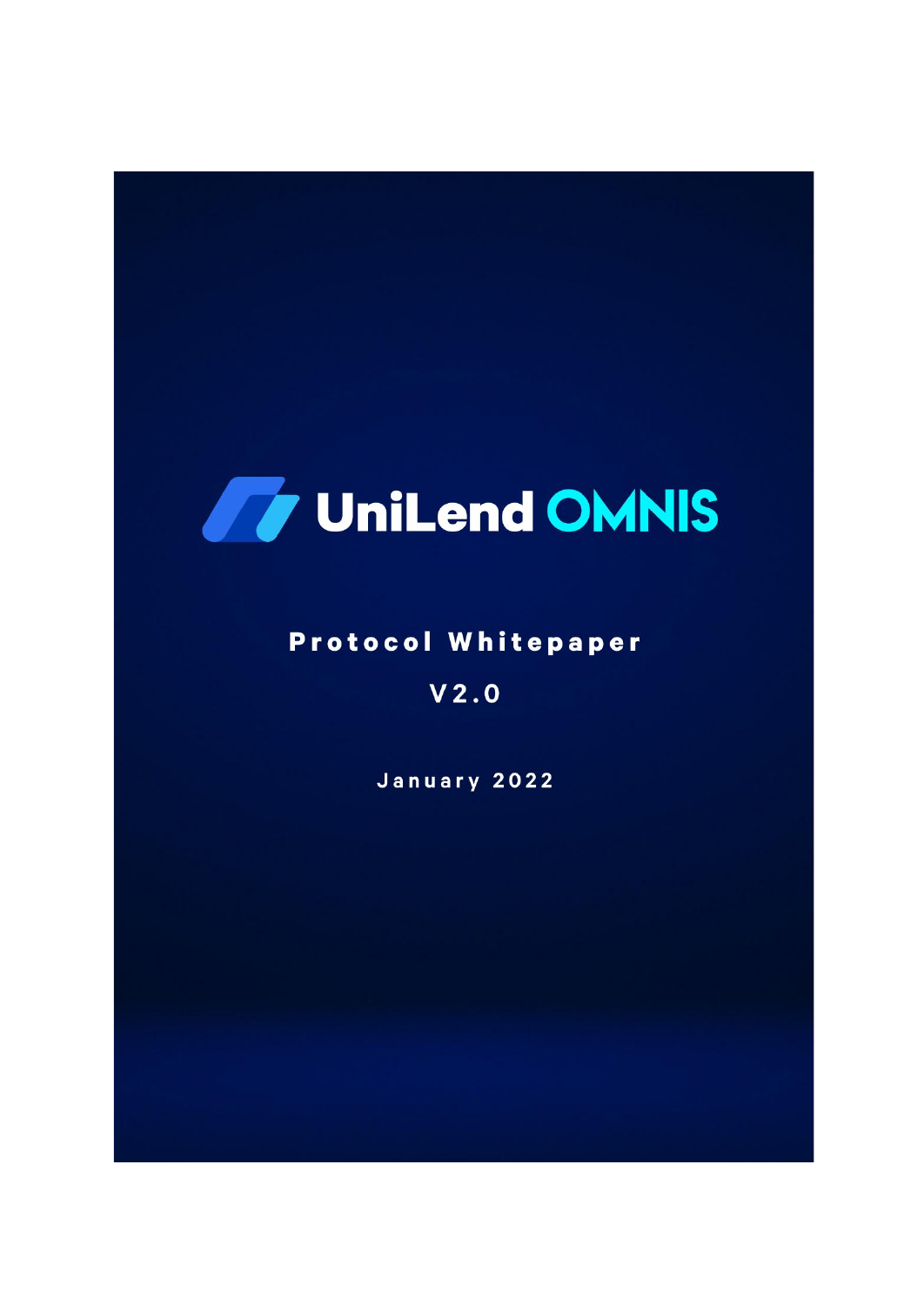## **Contents**

## 1. Executive Summary

- 1.1 Abstract
- 1.2 Problem
- 1.3 Solution

## 2. Products and Services

- 2.1 Supply (Lending)
- 2.2 Borrowing
	- Borrow Rate
	- Borrow Balance
	- Collateral Factor
	- Reserve Factor
	- Liquidation Threshold
	- Health Factor
	- Utilization Rate
- 2.3 Flash Loans

## 3. Architecture

- 3.1 Dual Asset Pool
- 3.2 Interest Rate Model
- 3.3 On-Chain Price Feed
- 3.4 Liquidation Mechanism
- 3.5 Non Fungibility

## 4. Conclusion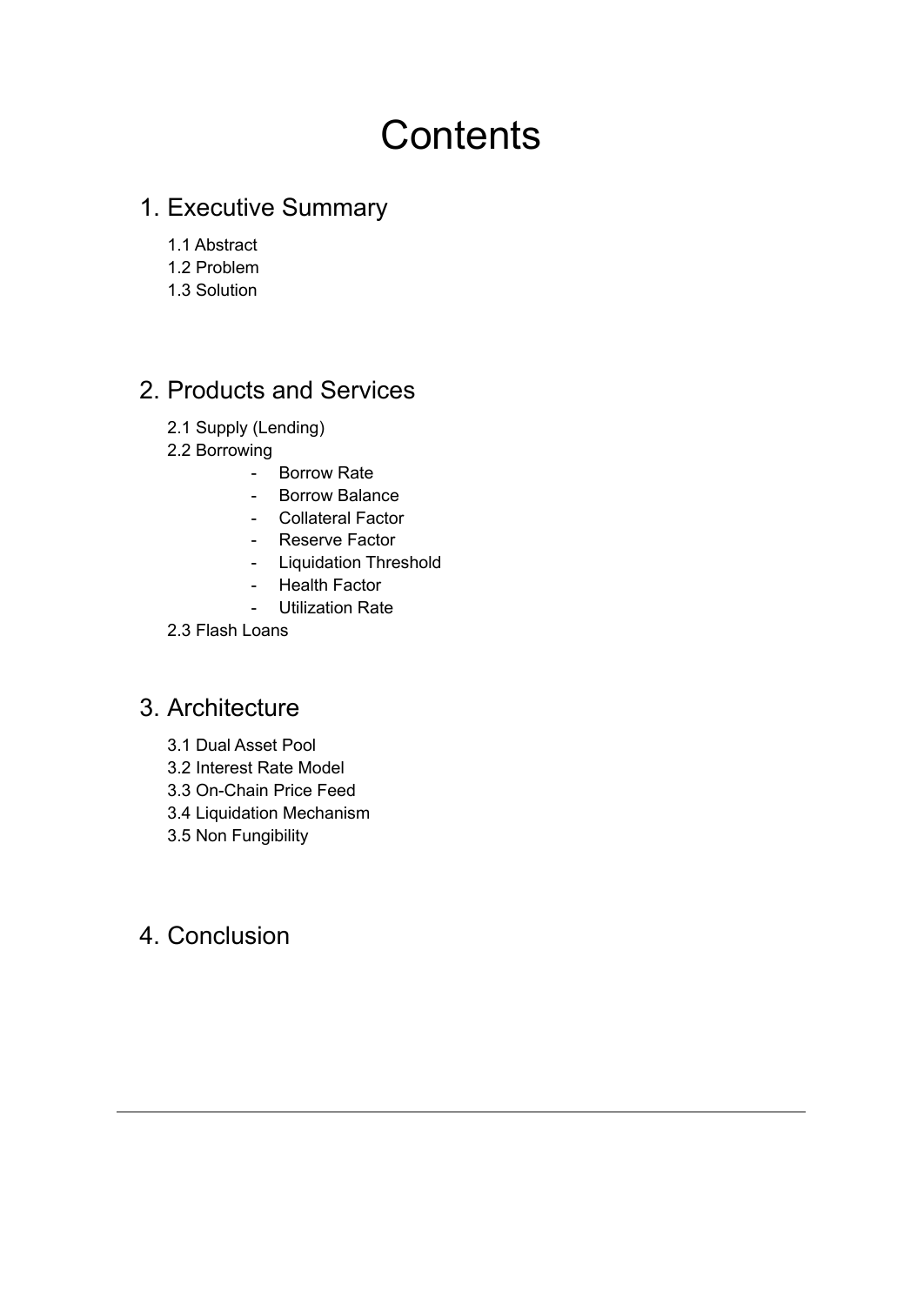#### 1.1 Abstract

UniLend Protocol is a permissionless decentralized money market protocol with lending and borrowing service through smart contracts.

UniLend enables users to utilize their cryptocurrencies by supplying collateral to the network that may be borrowed by pledging over-collateralized cryptocurrencies. This creates a secure lending environment where the lender receives a compounded interest rate annually (APY) paid per block while the borrower pays interest on the cryptocurrency borrowed.

This document highlights the latest version of our protocol, UniLend V2, which brings the dual asset pools for lending borrowing with price feed oracles and gas optimization.

UniLend v2 is implemented as an entirely new set of contracts, available here. The UniLend v2 core contracts are partly upgradeable with some parameters controlled by governance.

#### 1.2 Problem

No matter the decentralized finance project, the user's journey usually starts with locking value in a smart contract. As of this writing, the total value locked in DeFi on various blockchains like Ethereum, Polygon, BSC, Polkadot exceeds \$80 billion [1]. This is a tenfold increase from mid-summer 2020, but the DeFi market potential is still far from being reached as most of the crypto assets are excluded from the defi ecosystem. This chapter considers the three most significant challenges for decentralized finance, which UniLend is overcoming with its innovations.

#### 1.3 Solution

The current players in lending DeFi have limited the assets on their protocol, but UniLend Finance being a permissionless protocol, allows thousands of assets to start lending and borrowing pools for money markets. UniLend presents itself as a base layer where many innovations will occur in the DeFi industry.

### 2. Products and Services

#### 2.1 Supply

The UniLend Protocol uses a dual asset pool-based strategy in a permissionless nature. As a result, UniLend Finance users can supply any ERC20 asset (and similar standards across multiple blockchains) and earn variable-based interest rates depending on the market and pool interest model.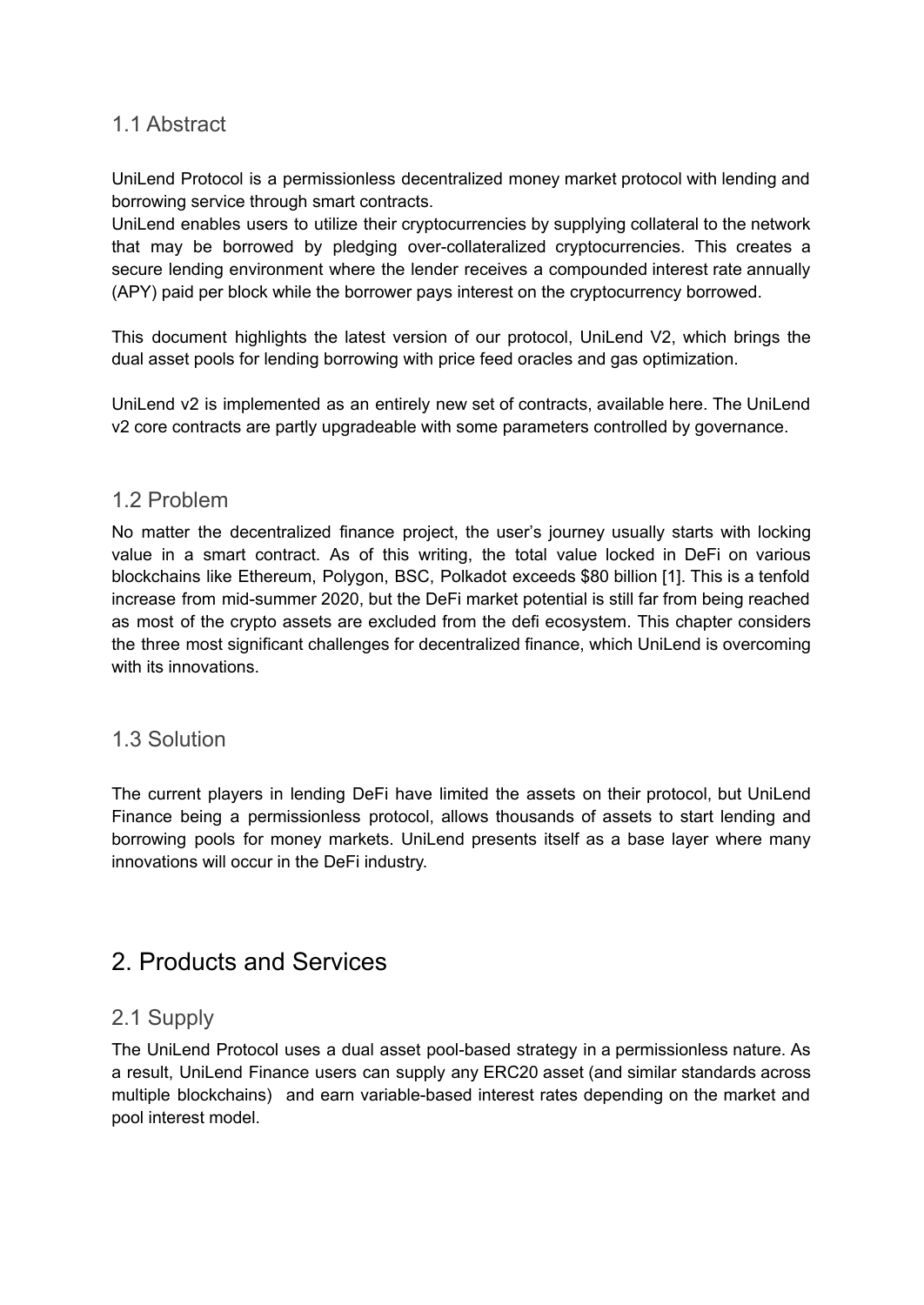Users who supply their assets receive liquidity positions as the Non-Fungible Token, which will be used to redeem the lent assets from the pool and represent their borrowed positions. The Non-Fungibility Nature of these liquidity positions allows the unique position for users to leverage the secondary markets.

We have also covered the primary difficulty lenders face and overcome the depletion of lendable assets and the inability of lenders to redeem their assets. In addition, we use third-party and automated liquidation programs that act as cushioning to the entire system. This allows UniLend Finance to build a system of checks and balances to incentivize market participants and make sure the liquidity in any given asset isn't scarce, given current levels of borrowing.



#### 2.2 Borrowing

Users who wish to borrow any supported digital assets from UniLend must pledge collateral to be locked in the protocol. This is done using the same mint function used for supplying assets. Collateral earns interest while in the protocol; however, users cannot redeem or transfer assets when used as collateral. These assets must be overcollateralized, and the collateralization ratios are determined by the protocol, which can be controlled through the governance process.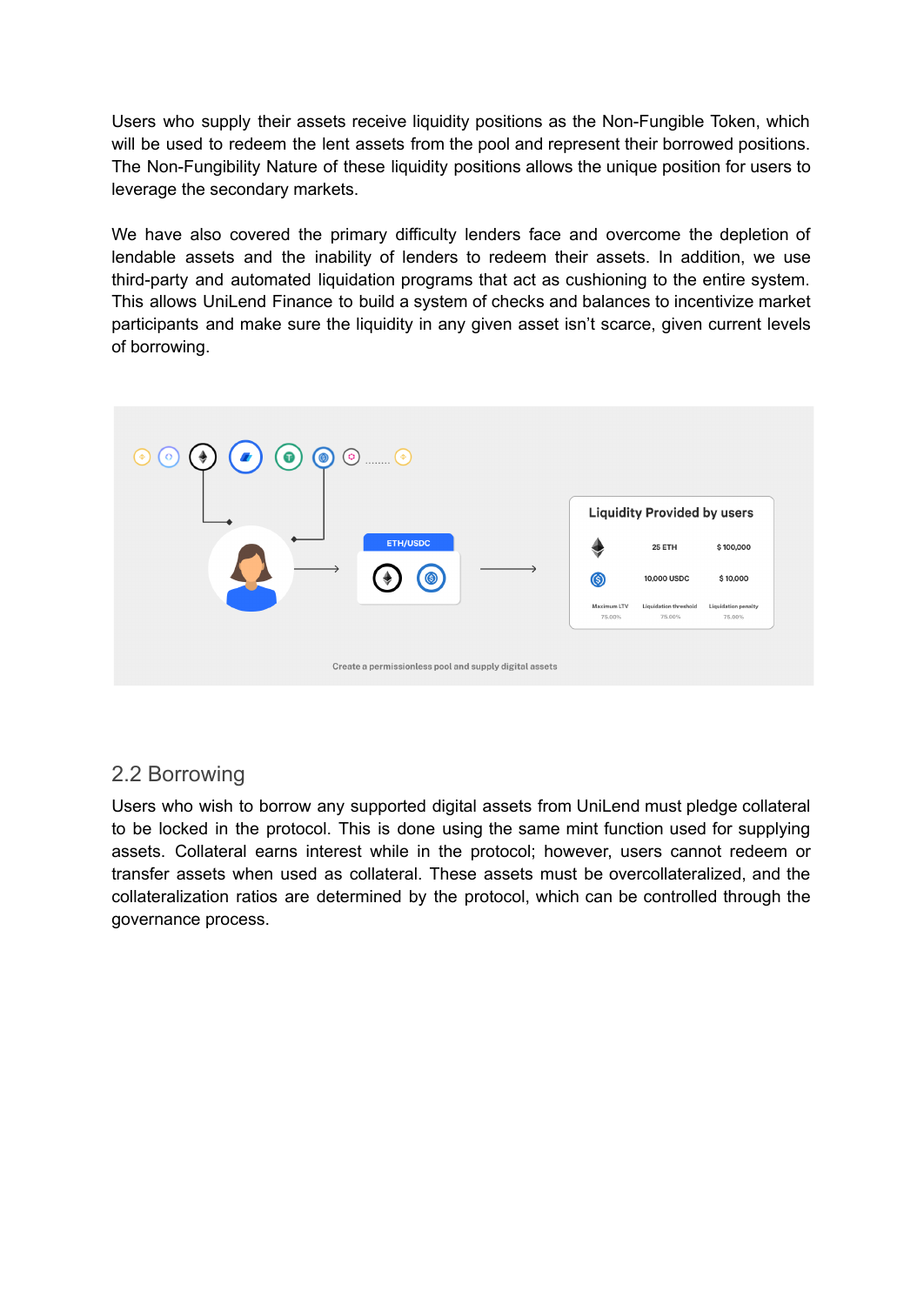| ETH/MATIC<br>ETH/USDC<br>ETH/DAI<br>ETH/USDT<br>$\Theta$<br>ဇ<br>$\circledcirc$<br>$\bullet$<br>$\blacklozenge$<br>$\circledcirc$<br>$\bigstar$<br>$\ddot{\bullet}$<br>. |                                             |
|--------------------------------------------------------------------------------------------------------------------------------------------------------------------------|---------------------------------------------|
| <b>ETH/USDC</b><br>(\$)                                                                                                                                                  | <b>Collateral ETH</b><br>→                  |
|                                                                                                                                                                          | <b>Borrowing USDC</b><br>Interest % in USDC |
| Supplying ETH as collateral and borrowing USDC                                                                                                                           |                                             |

Once the assets are lent, the user can borrow based on the collateral factor of that asset. Thus, users will have a compound interest rate applied per block on these assets and have no monthly payment obligations.



#### **The Borrow Rate**

Borrowers owe an interest rate of the asset they are borrowing, which keeps adding to the user's borrow balance every block. So while a borrow is open, the borrow balance keeps increasing.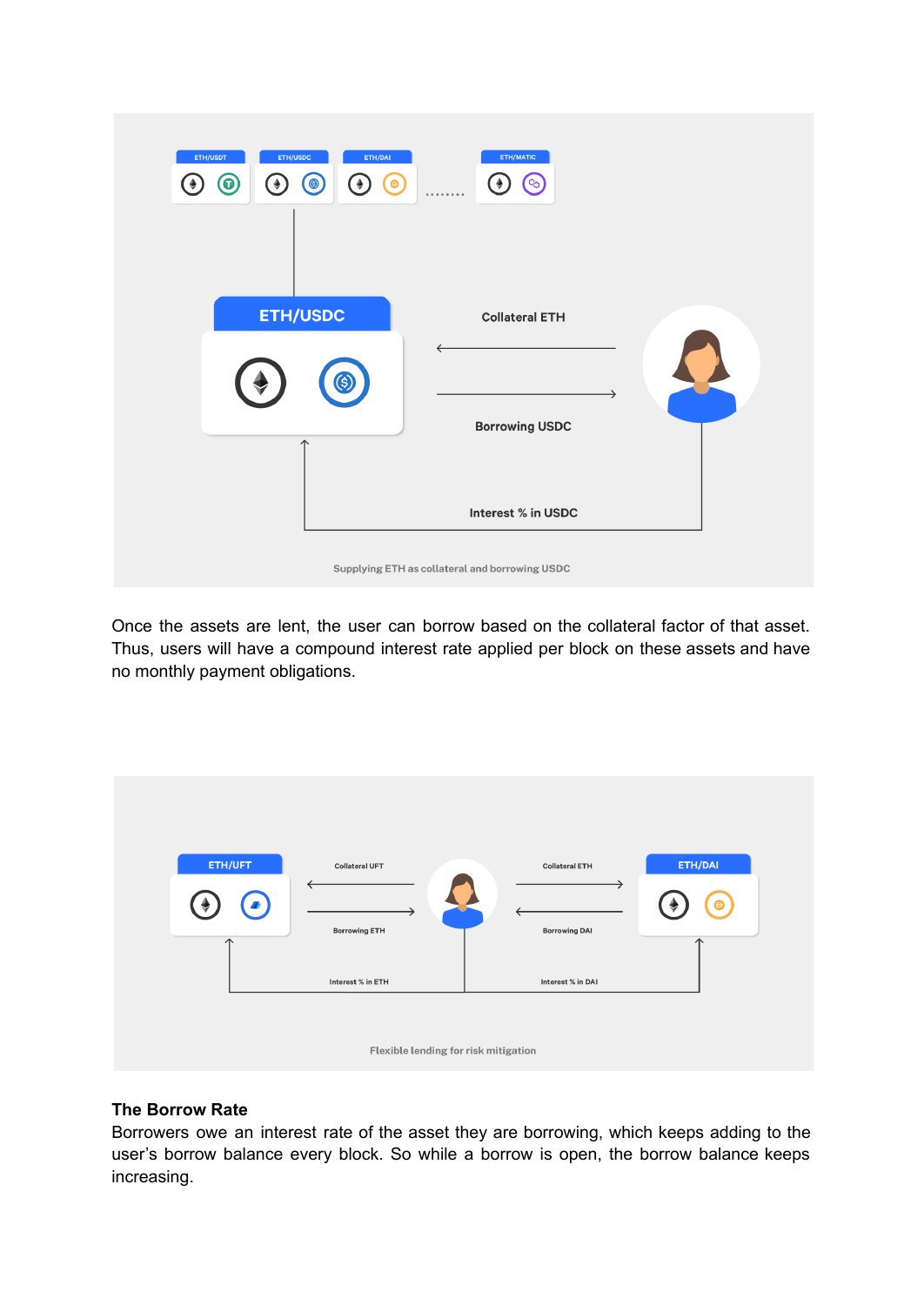#### **The Borrow Balance**

This represents the total amount borrowed by the user in addition to the interest that needs to be repaid. This is calculated with a function in each NFT liquidity contract.

#### **Collateral Factor**

There is a maximum amount that users can borrow for their collateral which is defined by Collateral Factor. Let's say, a user lends 100 USDT in a USDT/XYZ pool, and the decided collateral factor for USDT is 80%, then the user can only borrow 80 USDT worth of XYZ tokens at any given time. Collateral factors can vary for different assets and are subject to change via governance.

#### **Reserve Factor**

UniLend finance converts a certain portion of borrow interests into reserves. These reserves may be used for incentives, liquidation protection, emergencies, etc.

Reserve Factor is the percentage of fees paid to UniLend Finance. Reserve Factor is new to UniLend V2 and will be used to sustain the protocol and pay protocol contributors. If the reserve factor of your borrowed asset is x, it implies that x% of the interest paid on that asset is for UniLend treasury.

Initially the reserve factor will remain 0 and will be subject to governance upon the launch.

#### **Liquidation Threshold**

It is defined as the percentage at which a borrowed position is considered undercollateralized. For instance, a Liquidation Threshold of 75% would indicate that if the value rises above 75% of the collateral, the position is undercollateralized and could be liquidated.

#### **Health Factor**

The Health Factor is a numeric depiction of the security of your lent assets against the borrowed assets and their basic worth. A higher value of Health Factor represents the more secure state of your funds against a liquidation scenario.

#### **Utilization Rate**

Utilization Rate represents the percentage of the amount a user has borrowed from his allowed borrow balance against collateral. For instance, if a user lends 100 USDT and wishes to borrow ETH, which has a collateral factor of 80%, the maximum a user can borrow is 80 USDT worth ETH. Now if the user borrows 40 USDT worth of ETH, then the Utilization Rate comes out to be 50% which is half of the maximum borrow limit for the user.

#### 2.3 Flash Loans

UniLend introduced Flash Loans to our money markets. One unfortunate aspect of previous iterations of flash loans has always been that these existing protocols were only able to offer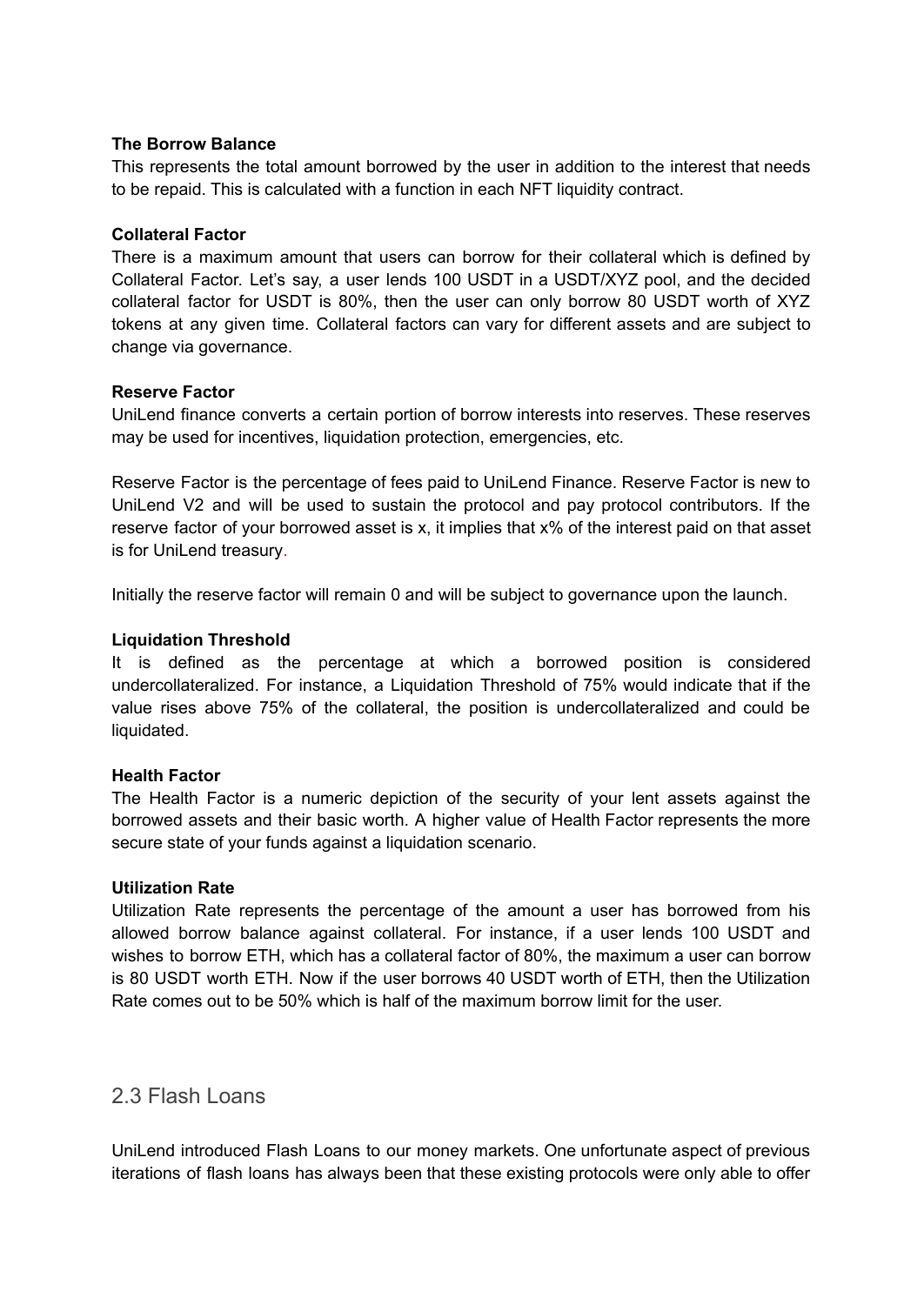users flash loans in a limited array because their protocol only supports limited tokens. UniLend, however, is truly permissionless. This means we're able to unlock flash loans functionality for every token on the market.

Flash loans enable uncollateralized loans, given that the borrowed amount and the fee are returned within the same transaction. In case borrowed liquidity is not returned within one transaction block, the whole transaction is reversed in order to undo the actions initiated until that point.

UniLend's Flash Loans offer a wide range of use cases, including arbitrage, collateral swap, interest rate swap, and market-making.

Features of UniLend's Flash Loans:

- UniLend's flash loans are cheaper than existing options. UniLend's flash loan fee is set to 0.05% currently which we plan to remove/update through our governance
- 70% of the fees collected from Flash Loans are distributed to lenders of that asset as rewards.
- 30% of the fee goes to UniLend reserves.
- UniLend's Flash Loans support innovative token technologies such as synthetic tokens.

## 3. Architecture

#### 3.1 Dual Asset Pool

Permissionless listing of UniLend's lending and borrowing is powered by Dual Asset Pool model where any user can create any ERC20/ERC20 pool to begin lending and borrowing for those assets. This kind of isolated model ensures a higher level of security where the volatility of one asset doesn't affect the entire protocol (unlike Aave, Compound, or other money markets which have a cross-pool mechanism) and is limited to a single (or few) pool.

This dual asset pool model combined with the dynamic interest rate model also incentivizes users based on the pool to lend their assets to. In addition, Unilend sets a proportional risk-reward ratio for lending an asset absent from a multi-asset single pool currently shared among significant protocols.

#### 3.2 Interest Rate Model

UniLend utilizes an interest rate model to achieve an efficient interest rate equilibrium, in every lending & borrowing pool, based on the supply and demand of the respective assets. The utilization ratio U for each dual asset pool x unifies demand and supply into one variable:

 $U_x$  = *Borrow<sub>x</sub>* / (*Borrow<sub>x</sub>* + *Cash<sub>x</sub>*)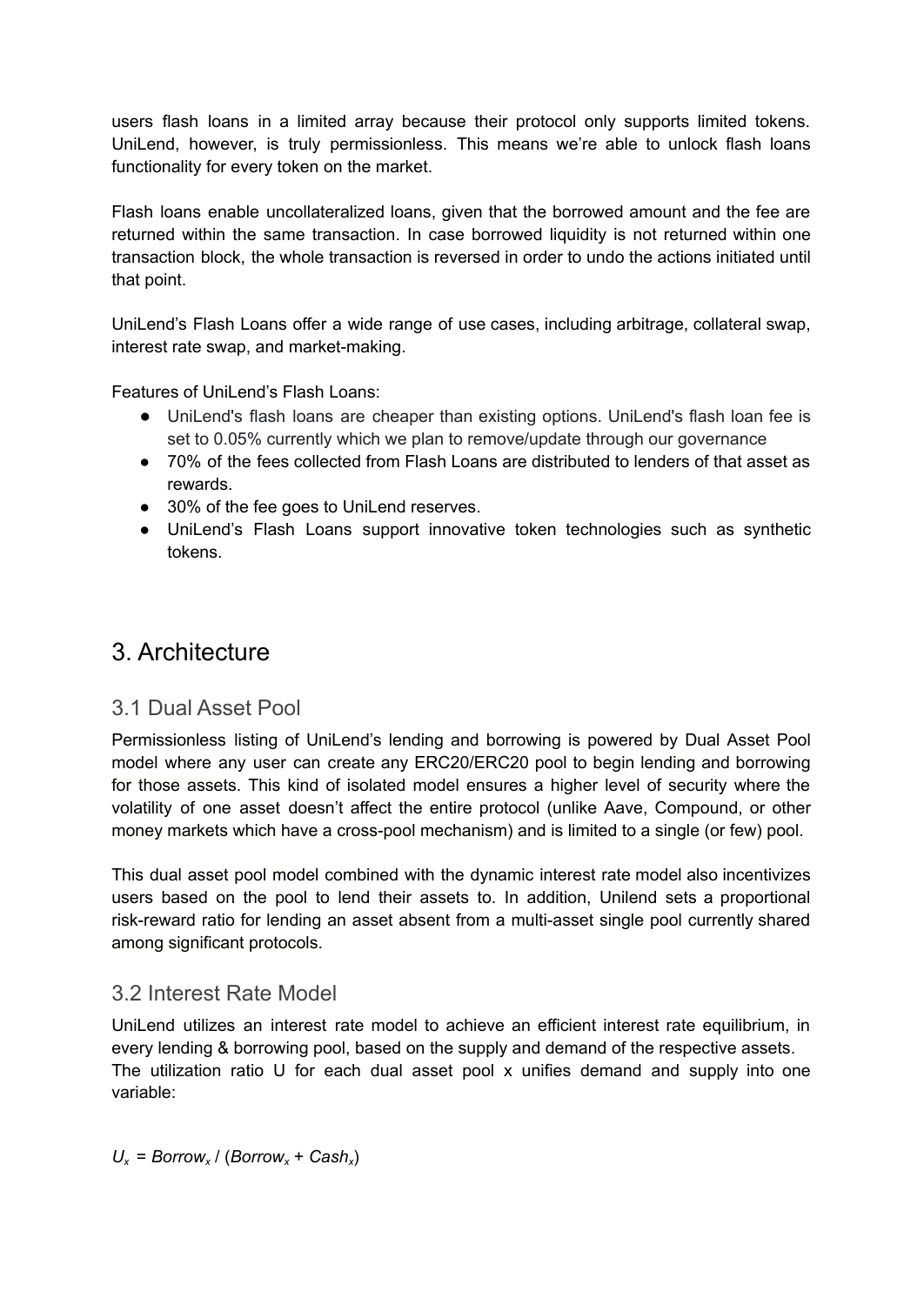The interest rate is directly proportional to the demand of assets; when demand is low, interest rates are low, and when demand increases, so do the interest rates. The demand curve is expressed as a function of utilization and is subject to governance. The borrowing interest rate is represented by the following equation:

*Borrowing Interest Rate<sub>x</sub>* =  $10\% + U_x * 30\%$ 

To make the protocol sustainable and to avoid economic attacks, the amount of interest earned by suppliers has to be less than the total interest product by borrowers. Hence, the supply interest rate in a function of the borrowing interest rate and includes a *Spread* representing the economic profit of the protocol:

*Supply* Interest  $Rate_x = Borrowing$  Interest  $Rate_x * U_x * (1 - S)$ 

#### 3.3 On-chain Price Oracles

UniLend protocol will support price feeds from various sources including Chainlink, Band Protocol, Uniswap V3 TWAP oracle.

Chainlink and Band Protocol will be the primary source of price data for mature assets listed on multiple centralized and decentralized exchanges. As for new assets which are primarily being traded on the Ethereum chain, we will employ Uniswap V3 TWAP Oracle.

UniLend is not just using the most successful oracles available in the market but also adding innovative approaches to make them more reliable. Unilend V2 is flexible to adapt to the changing market and innovations done in this space and the protocol can support such oracles without changing the core architecture of our money market protocol.

#### 3.4 Liquidation

Debt entails the risk of liquidation, the process of selling the debt collateral at a discount to liquidators. During this process the borrower's health factor reduces below 1 as the collateral value does not cover the proper loan/debt value.

To keep the system active and stable the DeFi protocols rely on a distributed network of **liquidators** independently to keep the overall protocol healthy.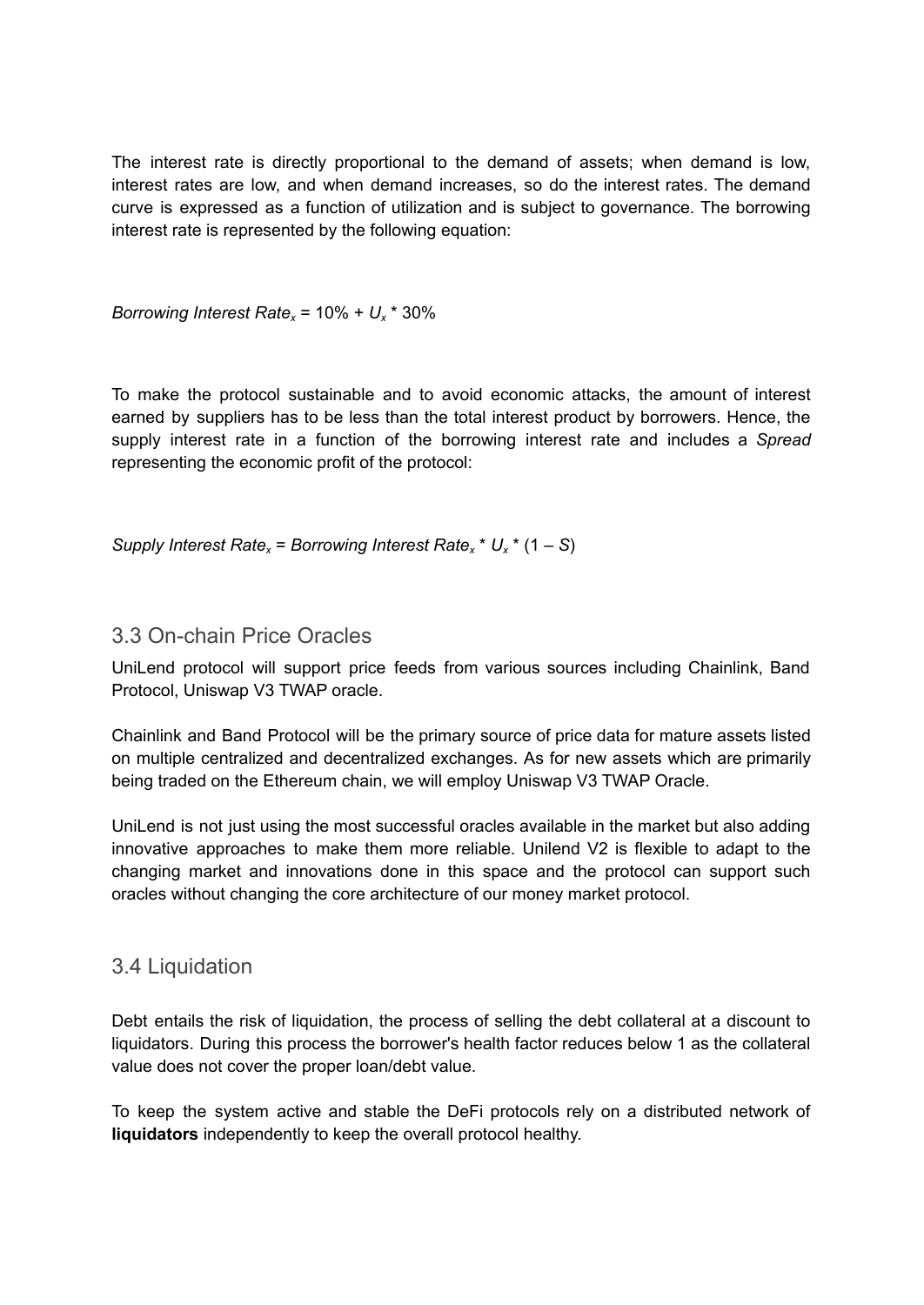This incentivises the liquidators by acting in their own interest (to receive the discounted collateral) and as a result, ensure loans are sufficiently collateralised.

For example: During 2019, \$10,375,064 was repaid by liquidators using Compound version 2, resulting in a total of \$518,752 profit for liquidators.



And while the DeFi money market has evolved over the years, the liquidation mechanism also needs to evolve to keep up with the market. The UniLend team has worked on an innovative approach to solve the problem of a large number of liquidations that are supposed to take place during a market crash, maintaining the system.

The team has created a new concept of **Concentrated Liquidations**, where a liquidator can potentially liquidate multiple eligible loans within the same transaction rather than doing it on an address-to-address basis. The fundamental idea behind the liquidation remains the same with one added functionality:

- A bot that is monitoring pending transactions on-chain, finding loans eligible for liquidation
- A DEX that can be used to sell off the liquidated collateral to gain instant profits
- A smart contract that allows the liquidation *of all eligible loans* and the sale of the collateral in a single transaction

Liquidators have the freedom to optimize their strategy by switching between Concentrated liquidation as well as traditional liquidation mechanisms as per requirements.

#### 3.5 Non-Fungible Liquidity

Liquidity positions in UniLend V2 are no longer fungible and not represented as ERC20 tokens. Instead, they will now be represented by Non-Fungible Tokens. UniLend V2 will implement these NFTs as certificated for equities. Lenders on UniLend V2 will receive an NFT to represent their right to withdraw funds from the pool. The descriptive nature of NFTs is better suited to manage higher dimension variables associated with lending and borrowing such as maturity, interest rate, liquidation, etc.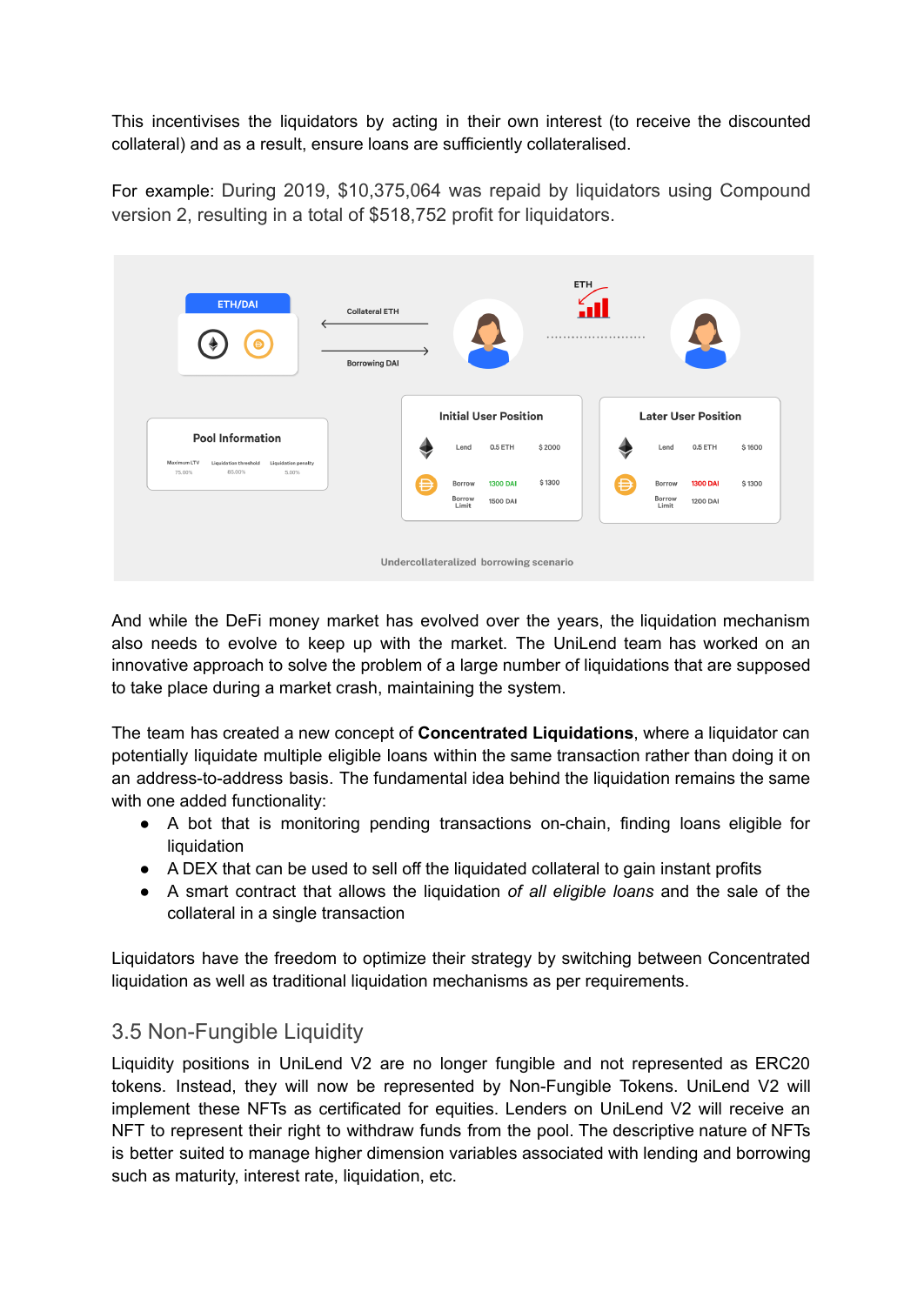NFTs on UniLend V2 will store multiple data points including the token addresses, lending & borrowing balances of the digital assets in an isolated dual asset pool. In V2, both lenders and borrowers will receive their liquidity position in the form of non-fungible tokens. These NFTs will determine users' positions in the pool and are transferable should users decide to trade their positions in secondary markets.

## 4. Conclusion

UniLend V2 Relies on a Dual Asset Lending Pool model to offer risk mitigation and flexible lending options. All loans are backed by collateral and represented by Non-Fungible Tokens, which accrue the interests. Various protocol parameters such as collateralization ratio and interest rate vary for different assets.

UniLend Finance introduces three key innovations to the lending ecosystem:

- 1. **Dual Asset Pools** to help lenders and borrowers mitigate risk with flexible lending options.
- 2. **Concentrated Liquidations** to solve the illiquidity issue for small cap assets and improve the experience for liquidators by managing multiple liquidations in a single transaction.
- 3. **Permissionless Flash Loans** to borrow any sum of an asset without any collateral.

UniLend is dedicated to bringing true decentralization to the DeFi ecosystem. Following the V2 mainnet launch there will be multiple additional features to be worked upon including and not limited to on-chain Governance.

While the development of UniLend V2 is complete, we have started working upon the ideas for UniLend V3 with some major groundbreaking features in development.